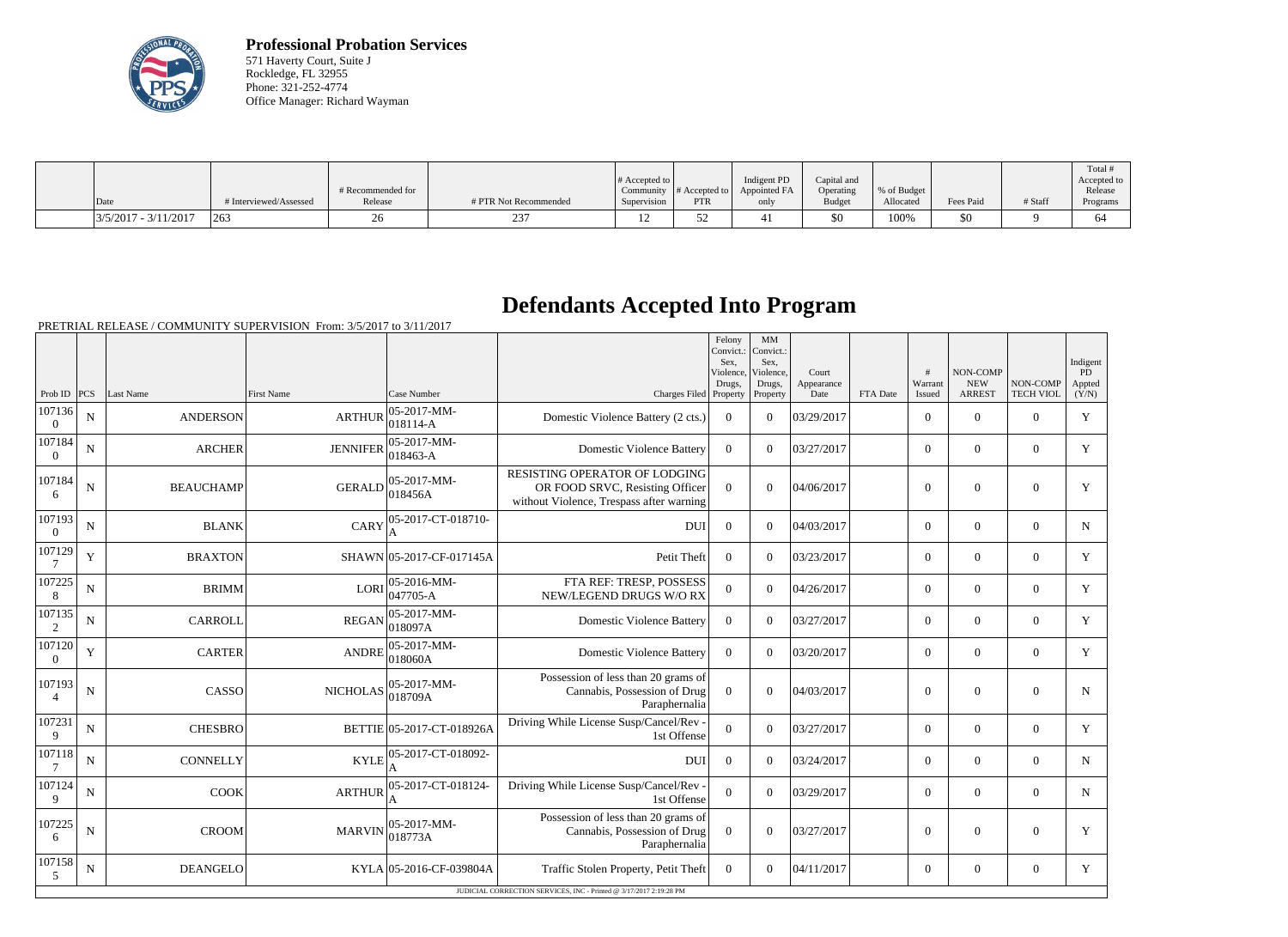## **Defendants Accepted Into Program**

|                          |             |                    |                    |                                 |                                                                                                                                                                                   | Felony<br>Convict.:<br>Sex, | $\mathbf{M}\mathbf{M}$<br>Convict.:<br>Sex, |                             |          |                        |                                         |                              | Indigent              |
|--------------------------|-------------|--------------------|--------------------|---------------------------------|-----------------------------------------------------------------------------------------------------------------------------------------------------------------------------------|-----------------------------|---------------------------------------------|-----------------------------|----------|------------------------|-----------------------------------------|------------------------------|-----------------------|
| Prob ID                  | <b>PCS</b>  | Last Name          | <b>First Name</b>  | Case Number                     | Charges Filed Property                                                                                                                                                            | Violence,<br>Drugs,         | Violence,<br>Drugs,<br>Property             | Court<br>Appearance<br>Date | FTA Date | #<br>Warrant<br>Issued | NON-COMP<br><b>NEW</b><br><b>ARREST</b> | NON-COMP<br><b>TECH VIOL</b> | PD<br>Appted<br>(Y/N) |
| 107158<br>8              | ${\bf N}$   | <b>DEANGELO</b>    | $KYLA _B^{\infty}$ | 05-2016-CF-039686-              | <b>Grand Theft</b>                                                                                                                                                                | $\overline{0}$              | $\theta$                                    | 04/11/2017                  |          | $\boldsymbol{0}$       | $\overline{0}$                          | $\overline{0}$               | $\mathbf Y$           |
| 107224<br>9              | $\mathbf N$ | <b>DVORAK</b>      | <b>AUSTIN</b>      | 05-2015-CF-043836-              | VOCC: FLEE OR ELUDING WITHOUT<br><b>LIGHTS SIREN</b>                                                                                                                              | $\overline{0}$              | $\theta$                                    | 04/10/2017                  |          | $\overline{0}$         | $\overline{0}$                          | $\overline{0}$               | Y                     |
| 107183<br>3              | ${\bf N}$   | <b>EDGE</b>        |                    | SUMMER 05-2017-CT-016617A       | <b>DUI</b>                                                                                                                                                                        | $\overline{0}$              | $\theta$                                    | 04/04/2017                  |          | $\boldsymbol{0}$       | $\overline{0}$                          | $\overline{0}$               | $\mathbf N$           |
| 107183<br>6              | $\mathbf N$ | <b>EIERMANN</b>    | <b>STEPHANIE</b>   | $ 05-2017-MM-$<br>$ 018422 - A$ | <b>Domestic Violence Battery</b>                                                                                                                                                  | $\overline{0}$              | $\theta$                                    | 03/28/2017                  |          | $\overline{0}$         | $\overline{0}$                          | $\overline{0}$               | Y                     |
| 107183<br>$\theta$       | N           | <b>GALBREATH</b>   |                    | HOLLY 05-2017-CF-018442A        | OBSTRUCTING TRAFF ROADWAY<br>SOLICIT FUNDS WO PERMIT,<br>Possession of less than 20 grams of<br>Cannabis, POSSESSION OF MDMA,<br>POSSESSION OF DRUG<br>PARAPHERNALIA (2 CTS.)     | $\mathbf{0}$                | $\Omega$                                    | 04/04/2017                  |          | $\overline{0}$         | $\Omega$                                | $\overline{0}$               | Y                     |
| 107141<br>$\Omega$       | Y           | <b>GRIER</b>       | <b>NATHAN</b>      | $ 05-2017-MM-$<br>$ 010793-A $  | VIOL PTR REF: EXPOSE SEX<br>ORGANS, DISORDERLY INTOX                                                                                                                              | $\theta$                    | $\Omega$                                    | 04/03/2017                  |          | $\overline{0}$         | $\Omega$                                | $\overline{0}$               | N                     |
| 107225                   | Y           | <b>GRIFFIS</b>     | <b>BOBBY</b>       | $ 05-2017-MM-$<br>$ 018793 - A$ | <b>Domestic Violence Battery</b>                                                                                                                                                  | $\theta$                    | $\Omega$                                    | 03/29/2017                  |          | $\overline{0}$         | $\overline{0}$                          | $\overline{0}$               | $\mathbf Y$           |
| 107140<br>5              | $\mathbf N$ | <b>HARDY</b>       |                    | MIRANDA 05-2017-CF-018101A      | POSS CONTROLLED SUBSTANCE W/O<br>SCRIPT (3 CTS.), Possession of less than<br>20 grams of Cannabis, POSS DRUG<br>PARAPHERNALIA (3 CTS.)                                            | $\theta$                    | $\Omega$                                    | 04/11/2017                  |          | $\overline{0}$         | $\theta$                                | $\overline{0}$               | Y                     |
| 107140<br>8              | $\mathbf N$ | <b>HARVEY</b>      | <b>SHAKIRA</b>     | $ 05-2017-MM-$<br>$ 018095-A$   | Possession of less than 20 grams of<br>Cannabis                                                                                                                                   | $\mathbf{0}$                | $\theta$                                    | 03/27/2017                  |          | $\overline{0}$         | $\overline{0}$                          | $\overline{0}$               | Y                     |
| 107226<br>$\Omega$       | ${\bf N}$   | <b>HOLBROOK</b>    | <b>SHANNA</b>      | $ 05-2017-MM-$<br> 018835A      | Petit Theft                                                                                                                                                                       | $\overline{0}$              | $\theta$                                    | 03/29/2017                  |          | $\overline{0}$         | $\overline{0}$                          | $\overline{0}$               | Y                     |
| 107163                   | $\mathbf N$ | <b>HOLMES</b>      | <b>SHANE</b>       | $ 05-2017-MM-$<br>$ 018519-A$   | Resisting Officer without Violence                                                                                                                                                | $\overline{0}$              | $\theta$                                    | 04/03/2017                  |          | $\overline{0}$         | $\overline{0}$                          | $\overline{0}$               | N                     |
| 107118<br>8              | ${\bf N}$   | <b>INGRAM</b>      | <b>FRED</b>        | $ 05-2017-MM-$<br>018081A       | Disorderly Intoxication, Resisting Officer<br>without Violence                                                                                                                    | $\mathbf{0}$                | $\overline{0}$                              | 03/28/2017                  |          | $\boldsymbol{0}$       | $\overline{0}$                          | $\boldsymbol{0}$             | N                     |
| 107184<br>5              | ${\bf N}$   | <b>ISENBLETTER</b> | <b>KIMBERLY</b>    | $ 05-2017-MM-$<br>018450A       | Poss New Drugs/Legend Drugs w/o Script,<br>Possession Drug Para (2cts)                                                                                                            | $\mathbf{0}$                | $\overline{0}$                              | 03/28/2017                  |          | $\overline{0}$         | $\overline{0}$                          | $\overline{0}$               | $\mathbf Y$           |
| 107230<br>8              | ${\bf N}$   | <b>JEFFRIES</b>    |                    | GARY 05-2017-CT-018930A         | <b>DUI</b>                                                                                                                                                                        | $\mathbf{0}$                | $\overline{0}$                              | 03/31/2017                  |          | $\boldsymbol{0}$       | $\overline{0}$                          | $\overline{0}$               | $\mathbf N$           |
| 107231<br>6              | $\mathbf N$ | <b>JENNINGS</b>    | <b>PAUL</b>        | 05-2017-CT-018949-              | <b>DUI</b>                                                                                                                                                                        | $\mathbf{0}$                | $\overline{0}$                              | 03/31/2017                  |          | $\overline{0}$         | $\overline{0}$                          | $\overline{0}$               | N                     |
| 107194<br>5              | ${\bf N}$   | <b>JOHNSON</b>     | <b>TERRY</b>       | 05-2017-CT-018701-<br>A         | DUI                                                                                                                                                                               | $\boldsymbol{0}$            | $\Omega$                                    | 03/31/2017                  |          | $\overline{0}$         | $\overline{0}$                          | $\overline{0}$               | ${\bf N}$             |
| 107232                   | $\mathbf Y$ | <b>JONES</b>       |                    | MELVIN 05-2017-CF-018931A       | Poss Of Cocaine Less Than 28 Grams<br>Possession of less than 20 grams of<br>Cannabis, Driving While License<br>Susp/Cancel/Rev -1st Offense, Possession<br>of Drug Paraphernalia | $\mathbf{0}$                | $\overline{0}$                              | 04/06/2017                  |          | $\mathbf{0}$           | $\mathbf{0}$                            | $\mathbf{0}$                 | Y                     |
| 107125<br>$\overline{0}$ | ${\bf N}$   | <b>KELBAUGH</b>    | <b>GARY</b>        | 05-2017-CT-018115-<br>ΙA        | Driving While License Susp/Cancel/Rev -<br>1st Offense                                                                                                                            | $\mathbf{0}$                | $\overline{0}$                              | 03/29/2017                  |          | $\overline{0}$         | $\boldsymbol{0}$                        | $\overline{0}$               | $\mathbf N$           |
| 107201<br>9              | ${\bf N}$   | <b>KENNER</b>      |                    | RONALD 05-2017-CF-018642A       | <b>Aggravated Battery</b>                                                                                                                                                         | $\overline{0}$              | $\boldsymbol{0}$                            | 04/06/2017                  |          | $\overline{0}$         | $\boldsymbol{0}$                        | $\overline{0}$               | Y                     |
|                          |             |                    |                    |                                 | JUDICIAL CORRECTION SERVICES, INC - Printed @ 3/17/2017 2:19:28 PM                                                                                                                |                             |                                             |                             |          |                        |                                         |                              |                       |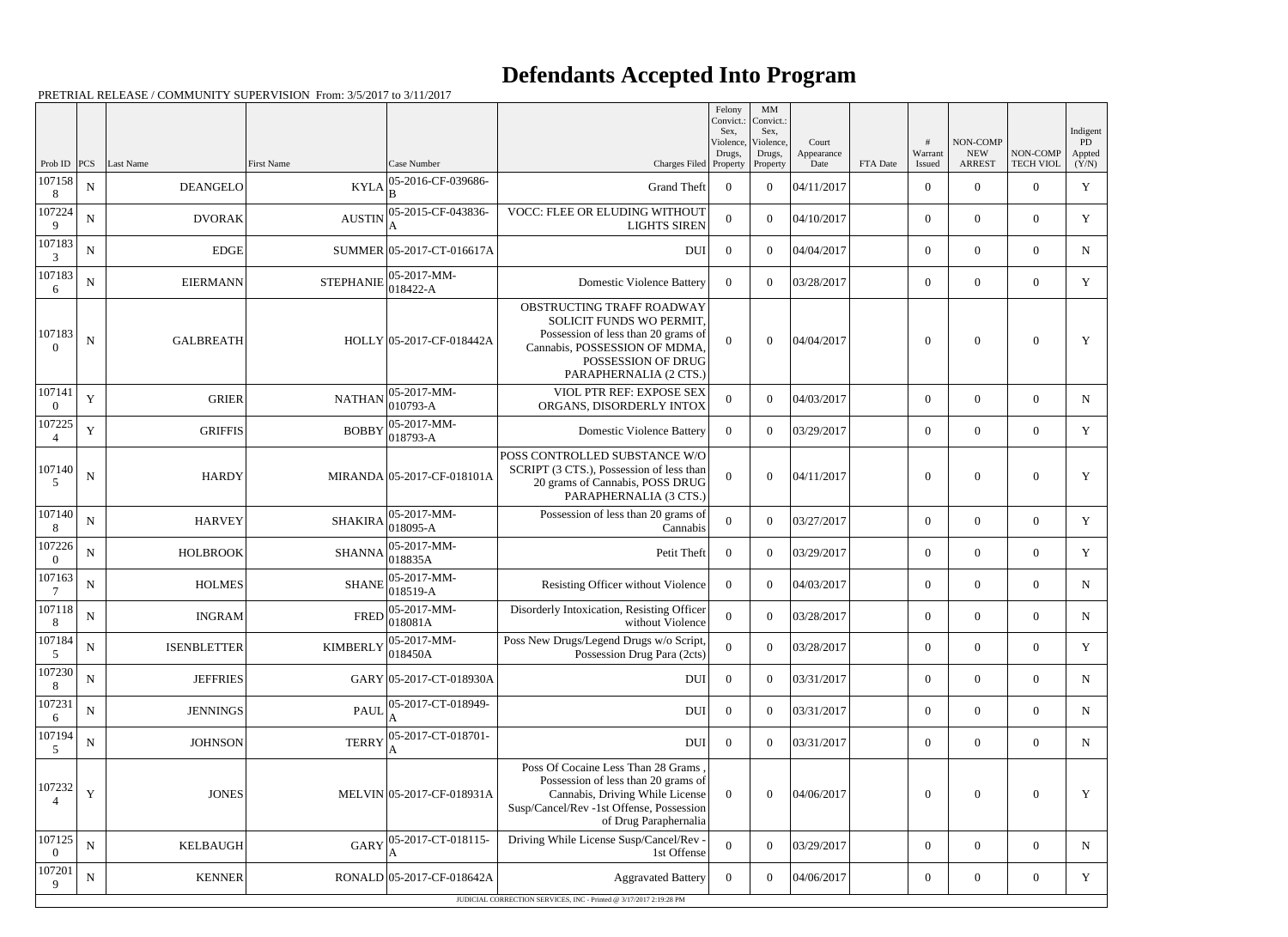## **Defendants Accepted Into Program**

Prob ID | PCS | Last Name | First Name | Case Number | Case Number | Case Number | Charges Filed Felony Convict.: Sex, Violence Drugs, Property MM Convict. Sex, Violence, Drugs, Property Court Appearance FTA Date # Warrant Issued NON-COMP NEW ARREST NON-COMP TECH VIOL Indigent PD Appted  $(Y/N)$ 107159 3  $N$  KINSEY LAKEISHA 05-2017-CF-018305A Scheme to Defraud, Grand Theft 0 0 04/20/2017 0 0 0 0 Y 107231 7  $\begin{array}{ccc}\n \text{Y} & \text{LIGHTNER} \\
\end{array}$ Possession of Drug Paraphernalia <sup>0</sup> <sup>0</sup> 04/06/2017 <sup>0</sup> <sup>0</sup> <sup>0</sup> <sup>Y</sup> 107192 0 N MCCOY LAWRENCE 05-2017-CT-018652A DUI, Refuse Breath Urine Blood DUI Test<br>After Prev Susp After Prev Susp  $\begin{array}{c|c|c|c|c|c|c|c|c} 0 & 0 & 03/31/2017 & 0 & 0 & 0 \end{array}$  N 107222 7 N MISTELE SANDRA 05-2016-CF-052508A FTA: FEL PROSTITUTION/POSS PARA 0 0 04/06/2017 0 0 0 0 0 107232 1  $Y \parallel$  MOORE MICHAEL 05-2017-MM-00-2017-MM-<br>018927A Trespass after warning  $\begin{array}{|c|c|c|c|c|c|c|c|c|} \hline 0&0&0&0&0&0 \ \hline \end{array}$  Y 107140 2  $N \parallel$  MORGAN LISA $\begin{bmatrix} 05-2017-MM \\ 0.18121 \end{bmatrix}$ 018121-A Battery <sup>0</sup> <sup>0</sup> 03/29/2017 <sup>0</sup> <sup>0</sup> <sup>0</sup> <sup>Y</sup> 107167 5  $N$  PALIN PALIN JEFFREY 05-2017-CT-018465-A DUI 0 0 03/30/2017 0 0 0 N 107198 1  $N$  PANNORFI NICOLE 05-2017-CT-018789-A DUI 0 0 03/31/2017 0 0 0 N 107137 1  $N$  PARKS  $\begin{bmatrix} 05-2017-MM \\ 0.19116M \end{bmatrix}$ 018116A Possession of less than 20 grams of Cannabis, Possession of Drug Paraphernalia  $0 \t 0 \t 0 \t 3/29/2017$  0 0 0 y 107232 3  $Y$  PITTMAN LESLEE 05-2017-MM-<br>LESLEE 018918-A 018918-A Domestic Violence Battery <sup>0</sup> <sup>0</sup> 04/06/2017 <sup>0</sup> <sup>0</sup> <sup>0</sup> <sup>Y</sup> 107224 3 N | POTTER | NICOLE 05-2017-CF-018783A Possession of Drug Paraphernalia, Possession of Controlled Substance, KEEP VEH RESORTED TO BY PERS USING CONT SUBS  $0 \t 0 \t 04/06/2017$  0 0 0 Y 107232 5 Y PRENTICE ALEC 05-2017-CT-018937A DUI, Refuse Breath Urine Blood DUI Test<br>After Prev Susp After Prev Susp  $\begin{array}{c|c|c|c|c|c|c|c|c} 0 & 0 & 03/31/2017 & 0 & 0 & 0 \end{array}$  N 107120 1  $Y$  RATHJEN ROBERT 05-2017-MM-<br>ROBERT 018073A 018073A Domestic Violence Battery <sup>0</sup> <sup>0</sup> 03/20/2017 <sup>0</sup> <sup>0</sup> <sup>0</sup> <sup>Y</sup> 107231 5  $N$  REILLY REILLY JASON 05-2017-CT-018948-A DUI 0 0 04/25/2017 0 0 0 N 107119 1  $N$  RIBAS EDUARDO  $0.5-2017$ -CT-018079-A DUI 0 0 03/27/2017 0 0 0 N 107203 7  $Y$  ROGERS SAMUEL 05-2017-CF-018644A DUI, Carrying Conc Firearm 0 0 04/06/2017 0 0 0 0 0 107163 2  $N \parallel$  ROSE DAVID  $\begin{bmatrix} 05-2017\text{-}CT\text{-}018791\text{-} \\ 0 & 0 \end{bmatrix}$ A DUI 0 0 03/30/2017 0 0 0 N 107202 3  $N \begin{bmatrix} \text{RUSSEL} \end{bmatrix}$   $\text{ALEXANDER} \begin{bmatrix} 05-2017\text{-}MM-1018684\text{A} \end{bmatrix}$ 018684A Resisting Officer without Violence <sup>0</sup> <sup>0</sup> 03/27/2017 <sup>0</sup> <sup>0</sup> <sup>0</sup> <sup>Y</sup> 107140 4  $N \begin{bmatrix} \text{SCHEICK} \end{bmatrix}$  SARAH 05-2017-MM-<br>SARAH 018129-A 018129-A Domestic Violence Battery <sup>0</sup> <sup>0</sup> 03/29/2017 <sup>0</sup> <sup>0</sup> <sup>0</sup> <sup>Y</sup> 107232 6 N SCHERMER MICHAEL 05-2017-MM-018934A Domestic Violence Battery <sup>0</sup> <sup>0</sup> 04/04/2017 <sup>0</sup> <sup>0</sup> <sup>0</sup> <sup>N</sup> 107140 9  $N$  SIEGEL BRANDI 05-2017-CF-016884-A VIOL PTR REF: POSS PARA (2 CTS.), POSS HEROIN  $\begin{bmatrix} 0 & 0 & 0 \end{bmatrix}$  0 03/23/2017 0 0 0 0 0 N JUDICIAL CORRECTION SERVICES, INC - Printed @ 3/17/2017 2:19:28 PM